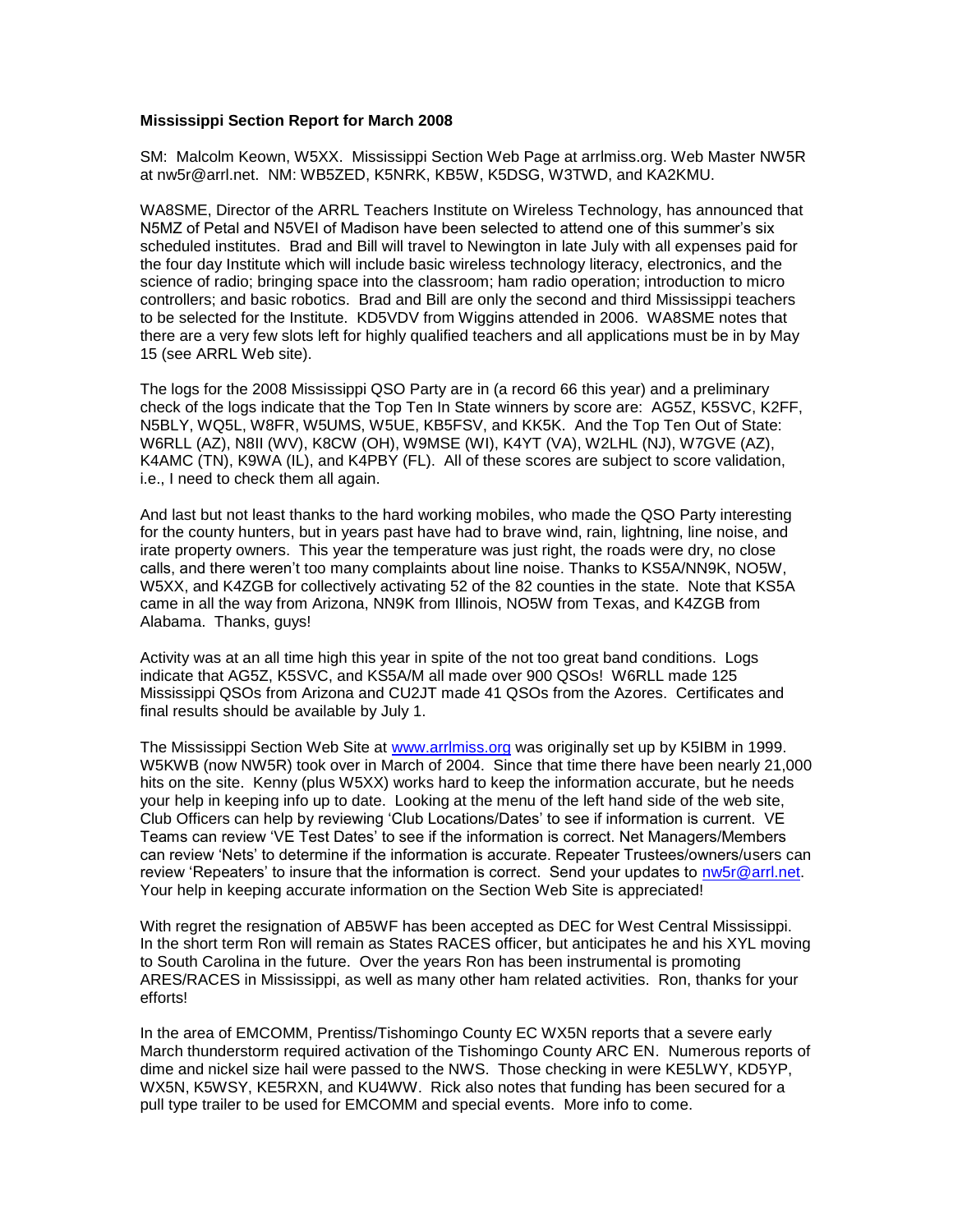EC WB5GUD advises that Newton County ARES now has a repeater on the air two miles south of Union on 147.24 (103.5).

EC K5NRK reports that the EOC 'antenna farm' on top of the Warren County Court house has been reworked thanks to KD5CQX, KB5BEE, and W5XX. The 75 M Dipole is at 150 feet; not exactly NVIS, but it was the only option. This antenna should be great for working DX next winter.

Marshall County EC KB0ZTX calls our attention to the fact that Mississippi ARES had a nice write up related to the February storm events in North Mississippi, North Alabama, and West Tennessee in the April CQ. Check out the Public Service Column on page 60.

N5WLW reports that the Pearl River ARC now has a new antenna for their 145.210 repeater on KB5QBK's 380 ft tower. The four-bay folded dipole was fabricated by WA5WRE and raised by Club President KB7PGT (now that's leadership!) and KB5QBK's sons David and Barry. Other Members of the club who stayed on the ground for a number of reasons (?) as helpers were WA5WRE, KE5EKS, N5PSL, KB5QBK, KD6PJW, WA5JLL, N5WLW, K5WNU, N5ELI, KB5JSG, KB5ECY, and AD5WA.

And lastly, a severe squall line moved through Central Mississippi on April  $4^{\text{th}}$  resulting in six tornados on the ground and widespread power outages and damage to property due to fallen trees. K5BLL and KE5PTL activated Skywarn from the NWS Jackson during the storm event and passed 17 reports related to severe weather and damage. Winds in excess of 80 mph were clocked in many locations in Central Mississippi.

In Vicksburg, K5NRK heard on the Skywarn Net that a 4 foot diameter oak tree had fallen length wise on N5JGK's mother's trailer. No one had been able to reach the trailer to check on Eddie's mother. Russ raced to the scene dodging fallen trees and downed power lines. After getting to within one-quarter of a mile of the trailer, Russ had to walk the rest of the way with first aid kit in hand.

To quote Russ, 'When I got to the trailer I called for his Mother and this quite voice came back saying she was fine but couldn't get out. That was amazing as the entire trailer was flattened; the oak tree must have been 100 years old. She was sitting on the floor in the bathroom and fortunately the bottom half of that room wasn't crushed; everything else was flattened. After making sure the power was off, I tore away the trailer wall and was able to look through a cabinet below the bathroom sink to find her sitting on the floor covered in insulation holding her little dog. About that time my friend N5JCG, her son, showed up, and we cut away the drain pipes and cabinet doors so she could crawl out. She was very, very lucky as she only had a cut on the side of her hand.' Kudos to K5NRK!

Welcome to the following new Mississippi Hams: KE5TES, Walter – Bogue Chitto; KE5THF, Lee – Starkville; KE5THG, Stephan – Corinth; KE5TKV, Alan – Vicksburg; KE5TML, William – Brandon; KE5TMM, Warner – Forest; KE5TMW, Andy – Olive Branch; KE5TMX, John – Hickory Flat; KE5TMY, Zack – Oxford; KE5TPP, Gina – Southaven; KE5TPQ, Randy – Hernando; KE5TQG, Wayne – Tishomingo; KE5TGR, Charles – Gulfport; KE5TLE, Jonathan – Vancleave; KE5TLF, Michael – Moss Point; KE5TMJ, Matt – Mississippi State; and KE5TNJ, Lawrence – Gulfport. Welcome aboard!

Also welcome to K4ZLC as EC for Benton County.

Congratulations to the following on their upgrades: KE5DHC Florence; KE5EFB – Corinth; KB5FSV – Gautier; KD5LAP – Walnut; KC5LJO – Jackson; N5MSJ – Gautier; KE5MLL – Richland; W5MSW – Gulfport; KE5MWA – Gulfport; KE5OKI – Ocean Springs; N5OKV – Long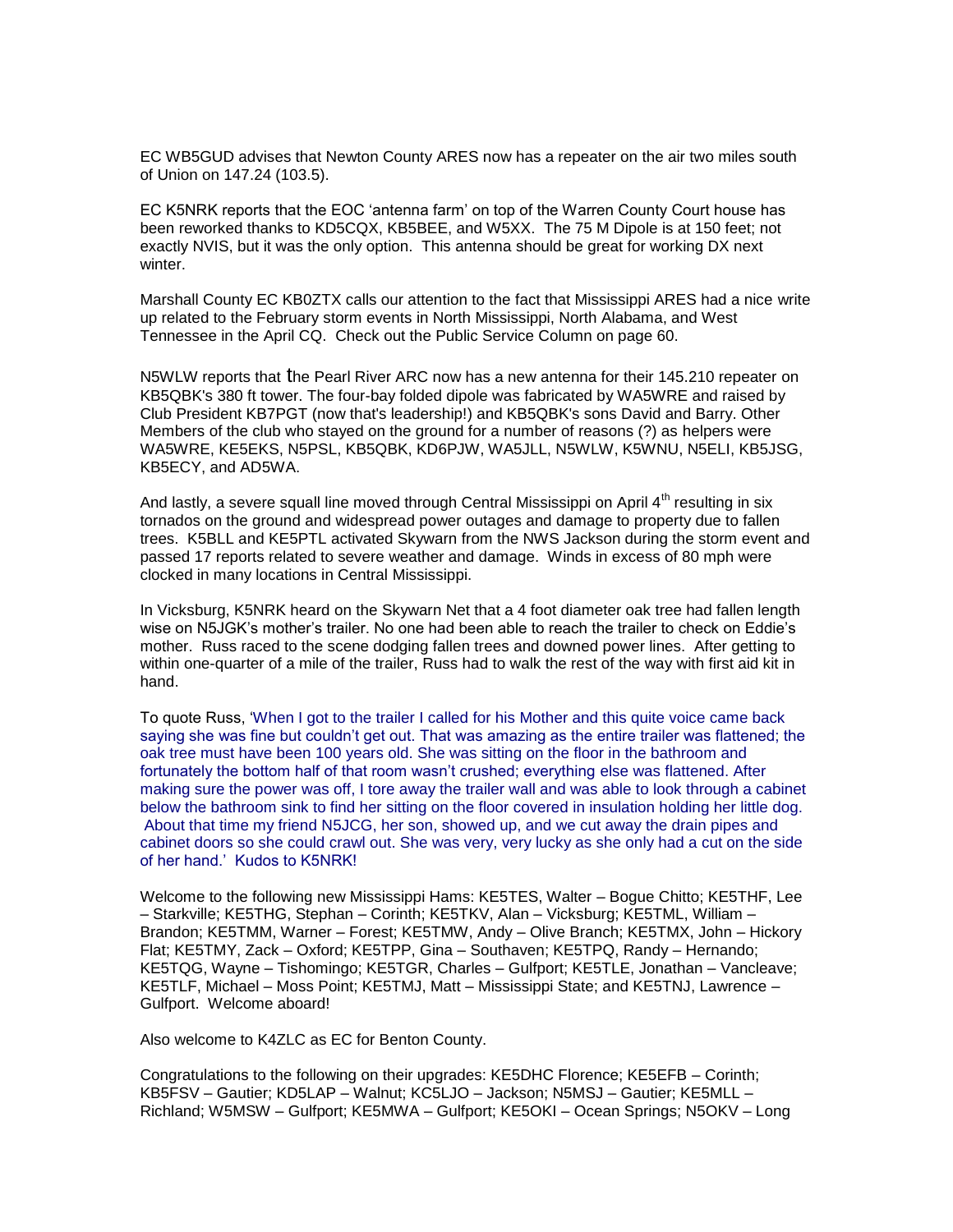Beach; N2PKW – Ocean Springs; KE5PXE – Pass Christian; N5PYQ – Hernando; KE5QHS – Saucier; KE5QHU – Biloxi; KE5QHY – Biloxi; KE5QIC – Saucier; KE5QIK – Long Beach; KE5QIN Gulfport; KE5QIO – Vancleave; KE5QXG – Gulfport; KE5QZM – Gulfport; KE5RDQ – Oxford; KE5RJN – Hattiesburg; KE5RRT – Long Beach; KE5RXN – Golden; KA5SNJ – Pass Christian; KA5SNK – Pass Christian; KE5SOK – Lorman; KE5TAZ - Coldwater; and KB0ZTX – Holly Springs. 32 upgrades in one month – Good Show! Note that our KE5's are not sitting on their duffs!

Also congratulations to Marshall County EC KB0ZTX, who completed FEMA Courses 100/200/700/800.

Welcome to the following new ARRL Members: KE5AKT – Olive Branch; KM5BJ – Belden; K5DNB – Beaumont; W5DYC – Magee; WT4E - Lamar; KB5FSV – Gautier; KE5IZL – Courtland; WB0JBZ – Canton; KE5MOY – Gulfport; N4NEX – Hernando; KC5NFI – Wiggins; K5NVP – Kiln; KE5QAQ – Wiggins; KE5SGD – Oxford; KE5TMX – Hickory Flat; KD5VDW – Wiggins; N5YAB – Wiggins; and N5ZAU – Jackson.

Newsletter/Club Reports: Hattiesburg ARC (AC5E), Itawamba County ARC (KB5NMB), Jackson ARC (K5VU), Meridian ARC (W5MAV), and Pearl River ARC (N5WLW).

DEC/EC Monthly Reports: Alcorn/NE MS (WB5CON), Jackson (KD5CQT), Lauderdale/Clarke (KD5GWM), Newton (WB5GUD), Pearl River (KC5EAK); Prentiss/Tishomingo (WX5N); Southwest Mississippi (N5ZNT; Tippah (N5TBB):

Net Reports: Session/QNI/QTC (Net Manager)

DRN5 62/MS 100% rep by W5XX, KA1ZIA, WB5ZED, W5MLO, WA5FB (WB5ZED)

MSPN 31/3108/23 (K5NRK)

Magnolia Section Net 31/883/8 (K5DSG)

Jackson Co ARES 31/436/7 (KD5CQT)

MS Slow Net 21/43/0 (W3TWD)

MS Baptist Hams Net 5/37/0 (WF5F)

Stone County ARES Net 7/164/0 (N5UDK)

Tishomingo County ARES 5/114/7 (WX5N)

MLEN 5/38/0 (K5NRK)

Alcorn County ARES 5/55/0 (WB5CON)

Metro Jackson ARES 5/29/0 (AB5WF)

Meridian AEN 4/57/0 (KD5GWM)

Itawamba County ARES 4/41/0 (KB5NMB)

Newton County ARES 4/40/0 (WB5GUD)

Magnolia DX Assc 4/72/0 (N5FG)